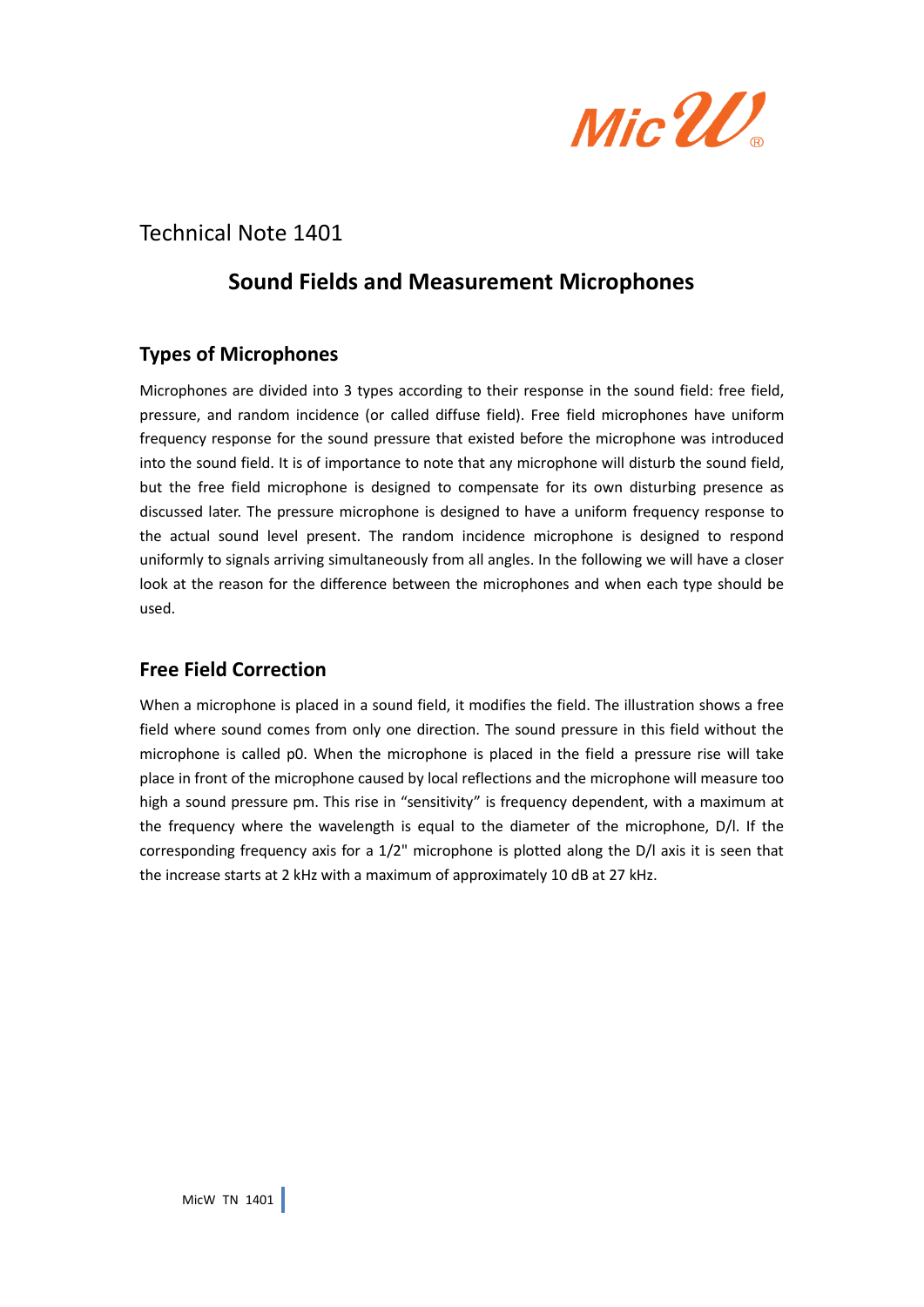

1/2" Microphone Free Field Correction.

## **Use of Free Field Microphones**

The free field microphone is used in all applications where the sound mainly comes from one direction. Therefore the microphone must be pointed directly at the sound source during a measurement. Typical applications of the free field microphone are in outdoor measurements and for measurements indoors where there are very few or no reflections, so that the sound is mainly from one direction only. An example of the latter is measurements in an anechoic chamber where a free field microphone should always be used

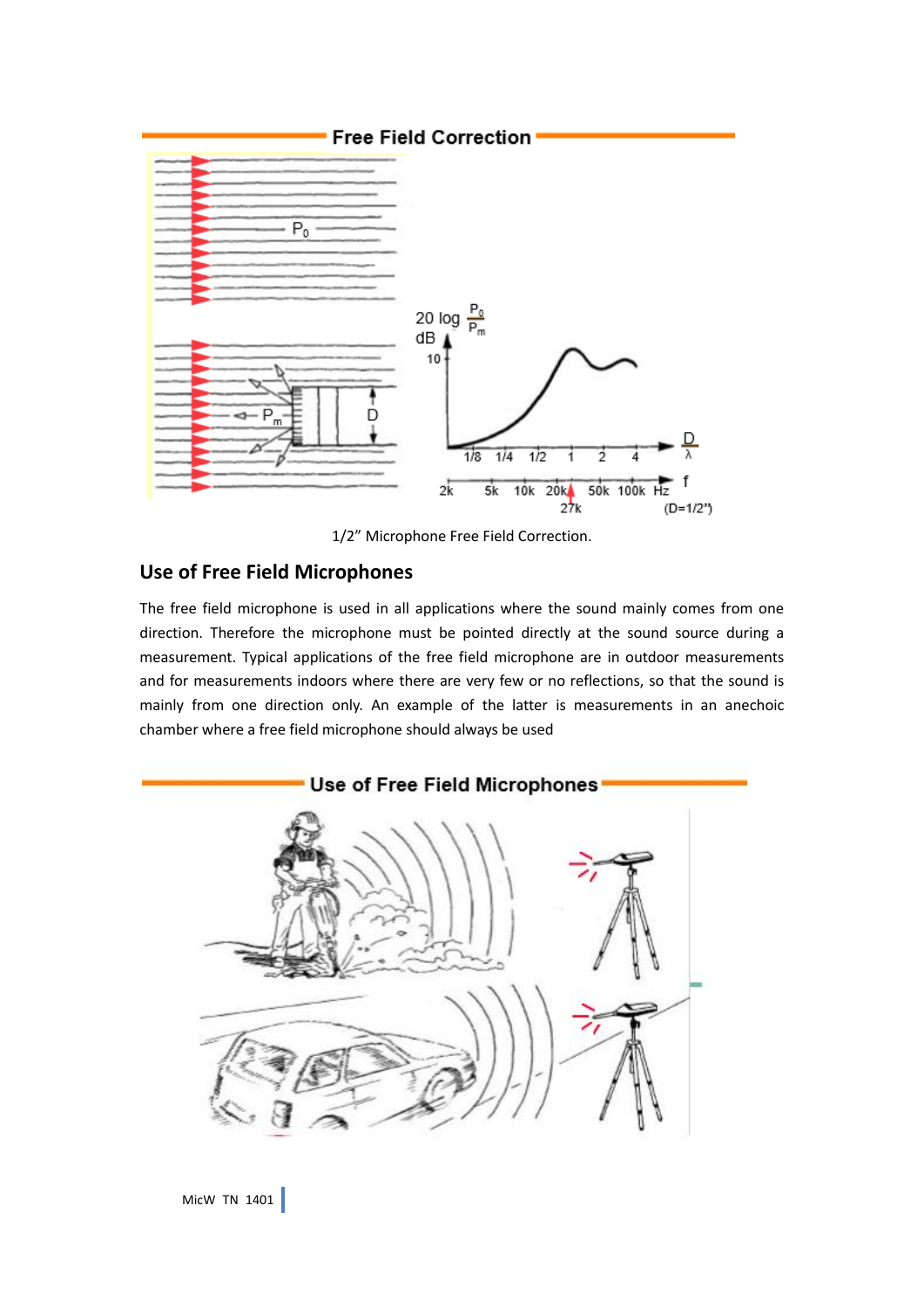#### **Use of Pressure Microphones**

The main application of the pressure microphone is for measurement in closed cavities e.g. coupler measurement and audiometer calibration, and for measurements at walls or surfaces, where the microphone can be mounted with its diaphragm flush with the surrounding surface.



#### **Use of Random Incidence Microphones**

The random incidence microphone is designed to respond uniformly to signals arriving simultaneously from all angles. It should therefore not only be used for measurement in reverberation chambers, but in all situations where the sound field is a diffuse sound field e.g. in many indoor situations where the sound is being reflected by walls, ceilings, and objects in the room. Also in situations where several sources are contributing to the sound pressure at the measurement position a random incidence microphone should be used.



Random Incidence (diffuse) Field

#### **Measurement Errors in Different Sound Fields**

The free field microphones are calibrated to flat frequency response at 0° incidence in free field. When this type of microphone is used in pressure and random field, the measurement errors are occurred in high frequencies. Figure 1 shows a 1/2" free field microphone responses in free field, pressure and random fields.

It can be seen that at 1000 Hz below, there is no error to any types of sound fields. When the

```
MicW TN 1401
```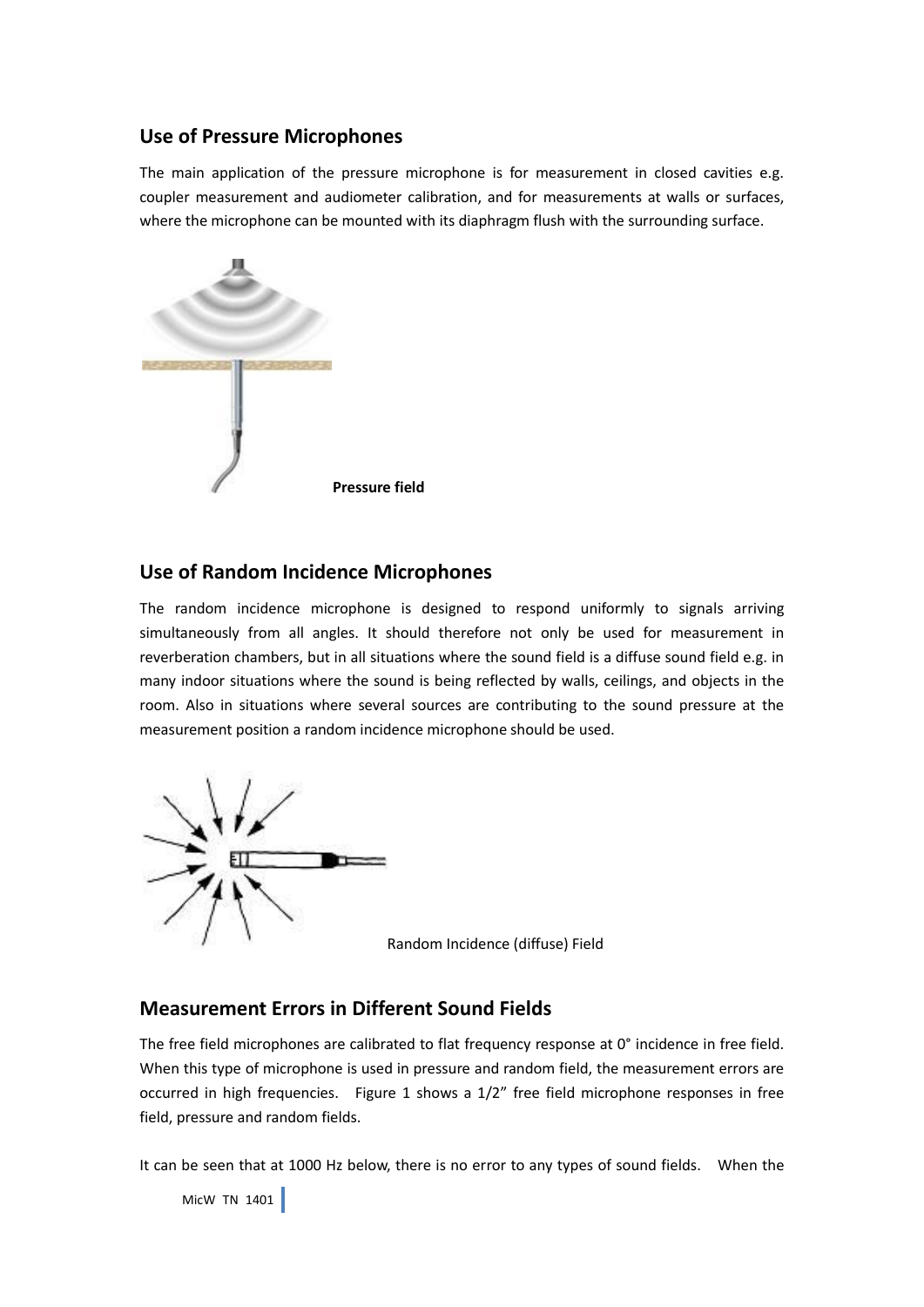frequencies increase, the errors become larger. At 20kHz, the difference between free field and random field could be 7 dB. It is important to select the right type of microphone for measurements, especially in high frequencies.

When the diameter of microphone becomes smaller, such as a 1/4" microphone, the differences in free, pressure and random fields also become smaller.



Figure 1: 1/2" Free field microphone responses to three types of sound fields.

# **Calibration Chart**

Each MicW microphone has its own serial number and is provided with its own calibration chart which gives the exact sensitivity of the microphone and a summary of its general specifications. It also includes the relevant individually measured frequency response curves. The example here is for a free field microphone showing the pressure (electrostatic) response and the free field response (0° incidence).

The pressure response obtained from the Electrostatic response.